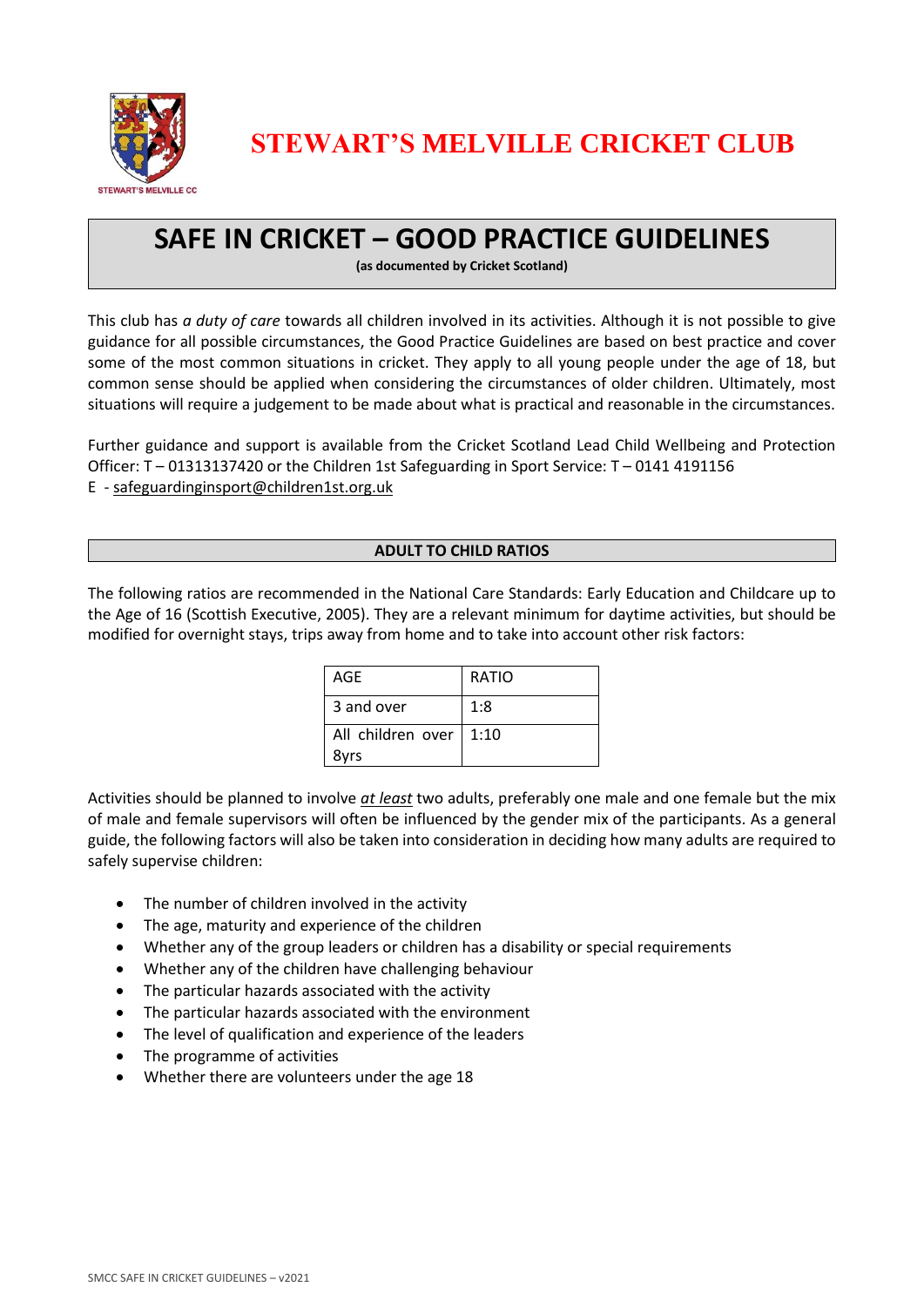#### **FIRST AID AND THE TREATMENT OF INJURIES**

Parents/carers must complete a *Partnership with Parents/Carers Form* before their child participates in cricket. This ensures that cricket volunteers/staff running a game or activity are made aware of any preexisting medical conditions, or medicines being taken by participants or existing injuries and treatment required.

- Have an accessible and well-resourced first aid kit and have telephone access at the venue.
- Where possible, access to medical advice and/or assistance should be made available.
- Only those with a current, recognised First Aid qualification should treat injuries.
- Inform parents/carers as soon as possible of any injury and action taken.
- A *Concern Recording Form* should be completed if a child sustains a significant injury and the details of any treatment given recorded. Good sense should be used to determine which injuries are significant.
- The circumstances of any accidents that occur should be recorded and reviewed to avoid it happening again.

# **VOLUNTEERS AGED 17 OR UNDER**

While some children under the age of 16 may be in 'regulated work' with children, they should not be placed in positions of sole responsibility for other children. They should be supervised by a more senior qualified coach or volunteer who has been appropriately vetted.

Volunteers aged 17 and under should be assessed for their suitability to work with children. There is no lower age limit for PVG membership. Where the post meets the 'regulated work' criteria, membership of the PVG Scheme should be considered.

Young volunteers may come under different pressures (e.g. lack of respect from peers) and closeness in age could lead to the development of friendships or romantic/sexual relationships. Regular supervision, training and extra support is recommended. Supervision ratios should also be reassessed, as a young volunteer may not be as capable of overseeing a group of children and young people as an adult in the same position.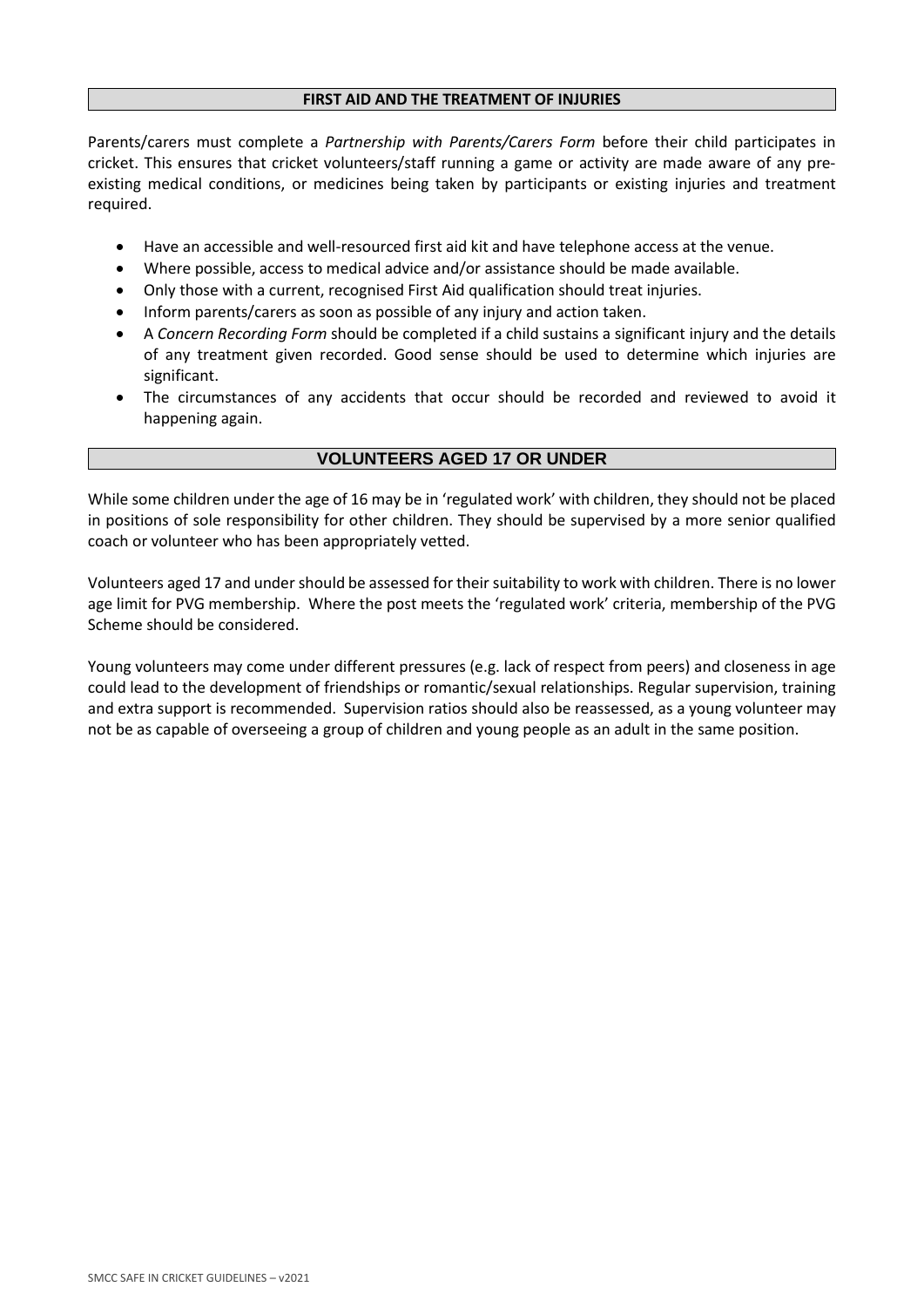Any necessary physical contact during sport sessions should respect and be sensitive to the needs and wishes of the child and should take place in a culture of dignity and respect. Children should be encouraged to speak out if they feel uncomfortable.

#### **Demonstrating a Technique**

In the first instance, coaching techniques should be delivered by demonstration (either by the coach or a participant who can display the technique being taught). Educational instruction should be clearly explained with a description of how it is proposed to handle or have contact with the child before doing so. Contact must be restricted to the head, shoulders, arms, hands, legs below the knees, and feet. Instruction should be accompanied by asking if the child is comfortable with this contact. Such contact should be provided openly and must always be proportionate to the circumstances.

#### **Supporting a Child with Personal Care**

If it is necessary to help a child with personal care e.g. toileting or changing, this should be agreed in advance with the child and parents/carers and guidance taken. Cricket volunteers/staff should work with parents/carers and children to develop practised routines for personal care, such as help with getting changed or putting protective equipment on, so that parents/carers and children know what to expect.

Helpers should not take on the responsibility for tasks for which they are not appropriately trained e.g. manual assistance for a child with a physical disability.

#### **Administering First Aid**

Parents/carers must complete a *Partnership with Parents/Carers Form* to ensure that cricket volunteers/staff are made aware of any pre-existing medical conditions, medicines being taken by participants or existing injuries and treatment required. When administering First Aid the child should be told what action is being taken and why. Only those with a current, recognised First Aid qualification should treat injuries and parents/carers should be informed as soon as possible of any injury and action taken. Treatment should be administered in an open environment wherever appropriate, avoiding private or unobserved situations.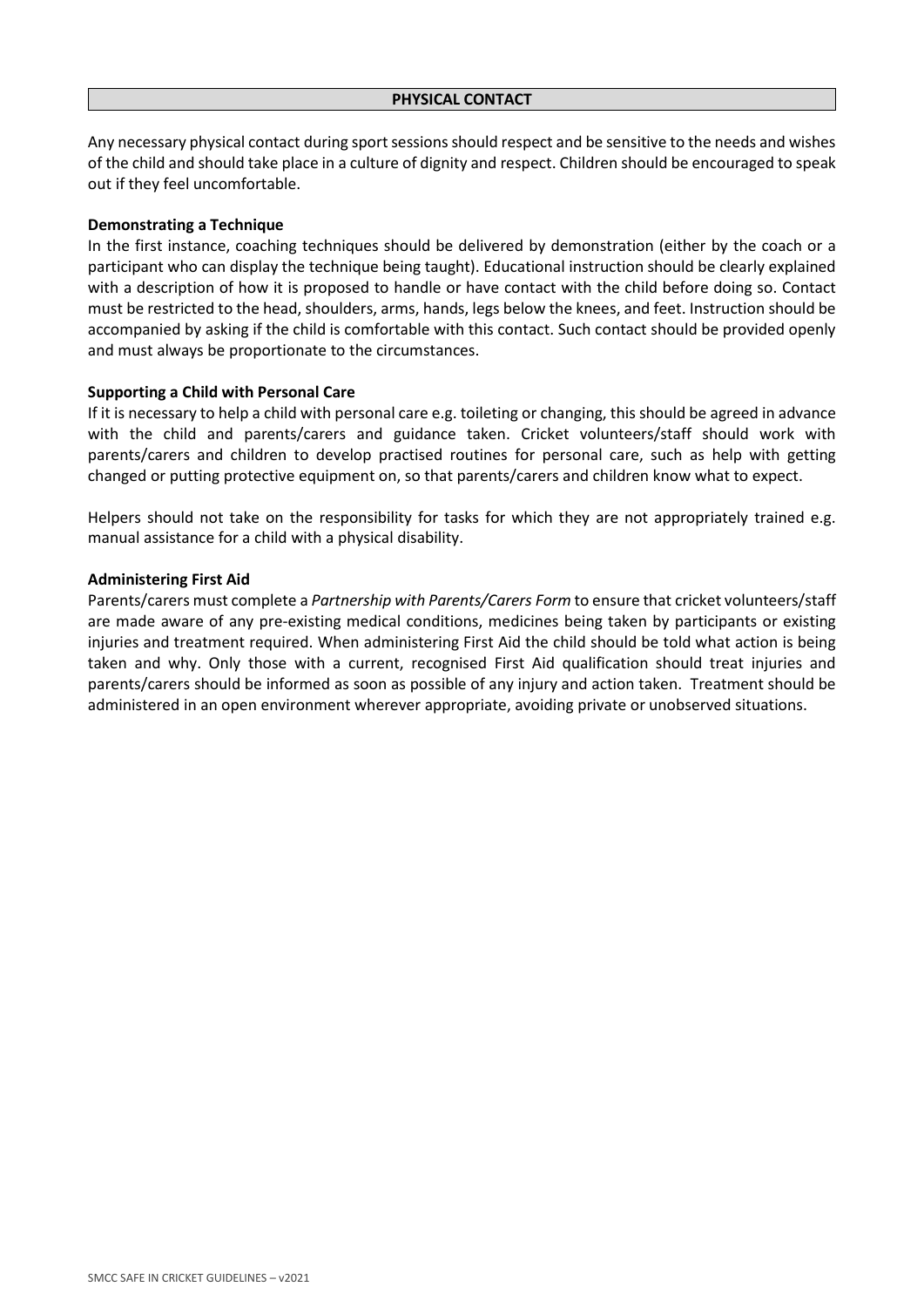#### **SEXUAL ACTIVITY & GROOMING**

Within sport intimate relationships can occur. This section looks at both sexual activity among young people and that between adults and young people.

A person in a legally defined 'position of trust' who takes advantage of their position to develop an intimate relationship with a child/young person may be committing a criminal offence known as 'abuse of trust'. Sports coaching is not currently defined in law as a 'position of trust', but the principle of the law should be followed.

The notion of 'positions of trust' applies as much to young people in leadership roles as it does to adults.

## **Young people**

Sexual activity between children/young people at team events, in sports facilities and at social activities organised by the club will be discouraged.

Criminal sexual behaviour committed by a young person will be referred to the police or social services. This may also lead to disciplinary action in accordance with the club's disciplinary procedure.

For more information see the National Guidance on 'Under-age Sexual Activity: Meeting the Needs of Children and Young People and Identifying Child Protection Concerns': http://www.gov.scot/resource/doc/333495/0108880.pdf

## **Adults**

**Sexual activity between adults and children under the age of 16** is illegal and will be reported to the police immediately.

Sexual activity between adults and young people (aged 16+) involved in cricket raises serious issues given the power imbalance in the relationship. Even if a young person is of the age of consent, the power of the adult over that young person may influence their ability to genuinely consent to sexual activity. For example, a coach may have significant power or influence over a young person's sporting career.

Sexual activity between adults and young people (16+) involved in cricket at this Club is therefore prohibited when the adult isin a position of trust or authority (coach, trainer, official). This will be communicated clearly to adultsin such positions at the outset and clear procedures drawn up to deal with such a situation promptly, fairly and consistently.

## **Grooming**

Most adults involved in cricket with children participate with the aim of providing a fun and positive experience for the children taking part. However, some may use cricket as a way of gaining access to children with the purpose of developing inappropriate intimate relationships.

People who commit sexual offences against children often first gain the trust of people around the child, such as their family and friends and those involved in sport. Those who commit offences work hard to portray themselves as caring and trustworthy and they befriend their victims to break down barriers before an offence may be committed.

This is referred to as 'grooming'. This predatory behaviour is an offence and may be prosecuted separately to direct sexual abuse. Any suspicions of grooming will be reported to the police.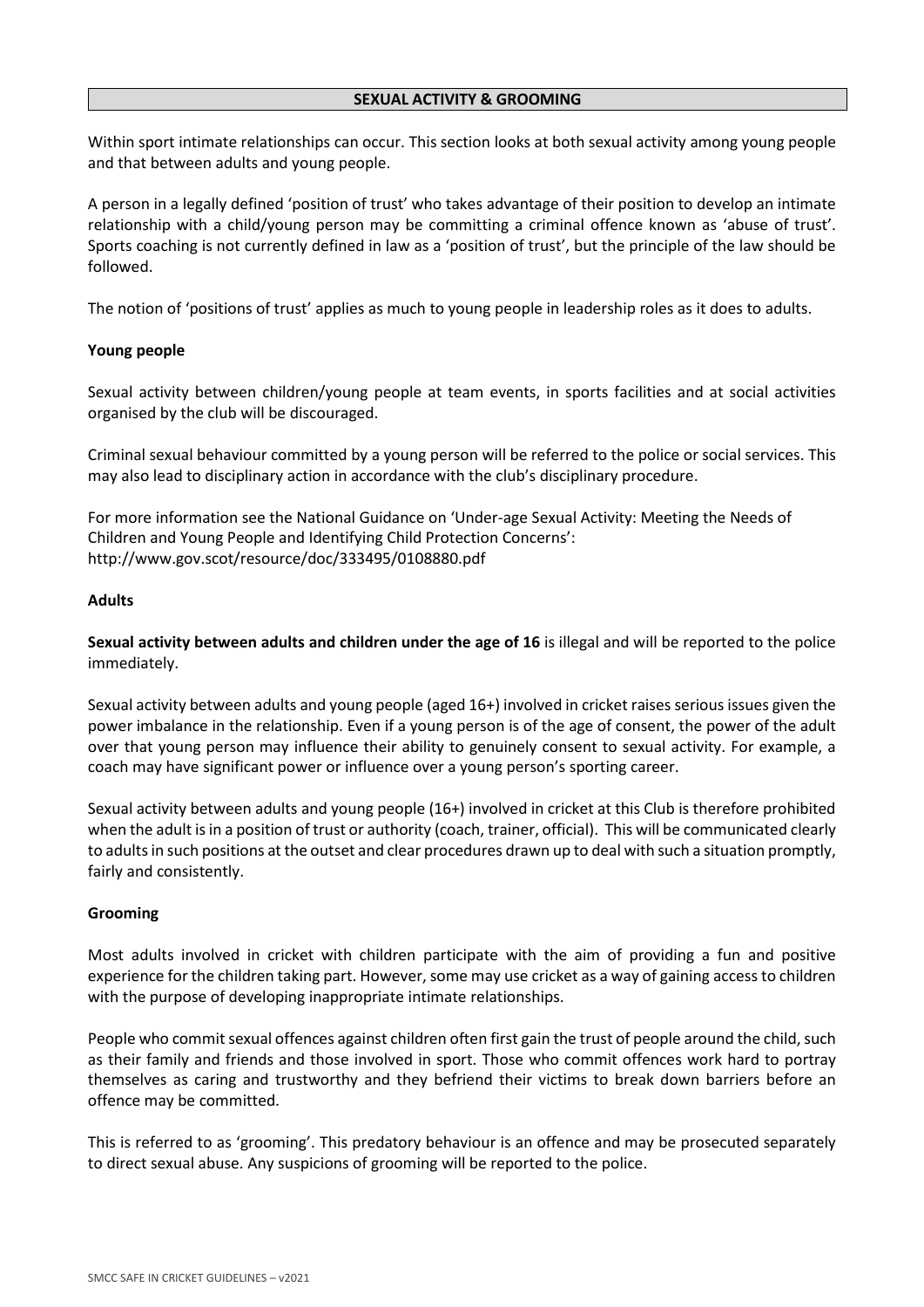#### **MANAGING CHALLENGING BEHAVIOUR**

## **Planning**

Sessions should be planned around the group and take into consideration the needs of each child. Sports volunteers/staff should consider previous and likely behaviour. There should be strategies to manage risks agreed in advance. This should identify the appropriate number of adults required to manage and support the session safely, including being able to respond adequately to safeguard the group.

From time to time sports volunteers/staff delivering sport to children may have to deal with challenging behaviour.

The following principles should be applied:

- The wellbeing of all children is the paramount consideration.
- Children must never be subject to any form of treatment that is harmful, abusive, humiliating or degrading and should always be able to maintain their respect and dignity.
- No member of staff should attempt to respond to challenging behaviour by using techniques for which they have not been trained.

None of the following should be used as a means of managing a child's behaviour:

- Physical punishment or the threat of such.
- Withdrawal of communication.
- Being deprived of food, water or access to changing facilities or toilets.
- Verbal intimidation, ridicule or humiliation.

In dealing with children who display risk-taking or challenging behaviours, staff and volunteers might consider the following options:

- Time out from the activity, group or individual work.
- Making up the act or process of making amends.
- Payback the act of giving something back.
- Behavioural reinforcement rewards for good behaviour, consequences for negative behaviour.
- Calming the situation talking through with the child.
- Increased supervision by staff/volunteers.
- Use of individual 'contracts' or agreements for their future or continued participation.
- Consequences e.g. missing a game.

Staff and volunteers should review the needs of any child on whom consequences are frequently imposed. This review should involve the child and parents/carers to ensure an informed decision is made about the child's future or continued participation in the group or activity. Whilst it would always be against the wishes of everyone involved at this club, ultimately, if a child continues to present a high level of risk or danger to him or herself, or others, he or she may have to be barred from activity in the sport.

## **Physical Interventions**

The use of physical interventions should always be avoided unless it is absolutely necessary in order to prevent a child injuring his or herself, injuring others or causing serious damage to property. All forms of physical intervention shall form part of a broader approach to the management of challenging behaviour.

Physical contact to prevent something happening should always be the result of conscious decision-making and not a reaction.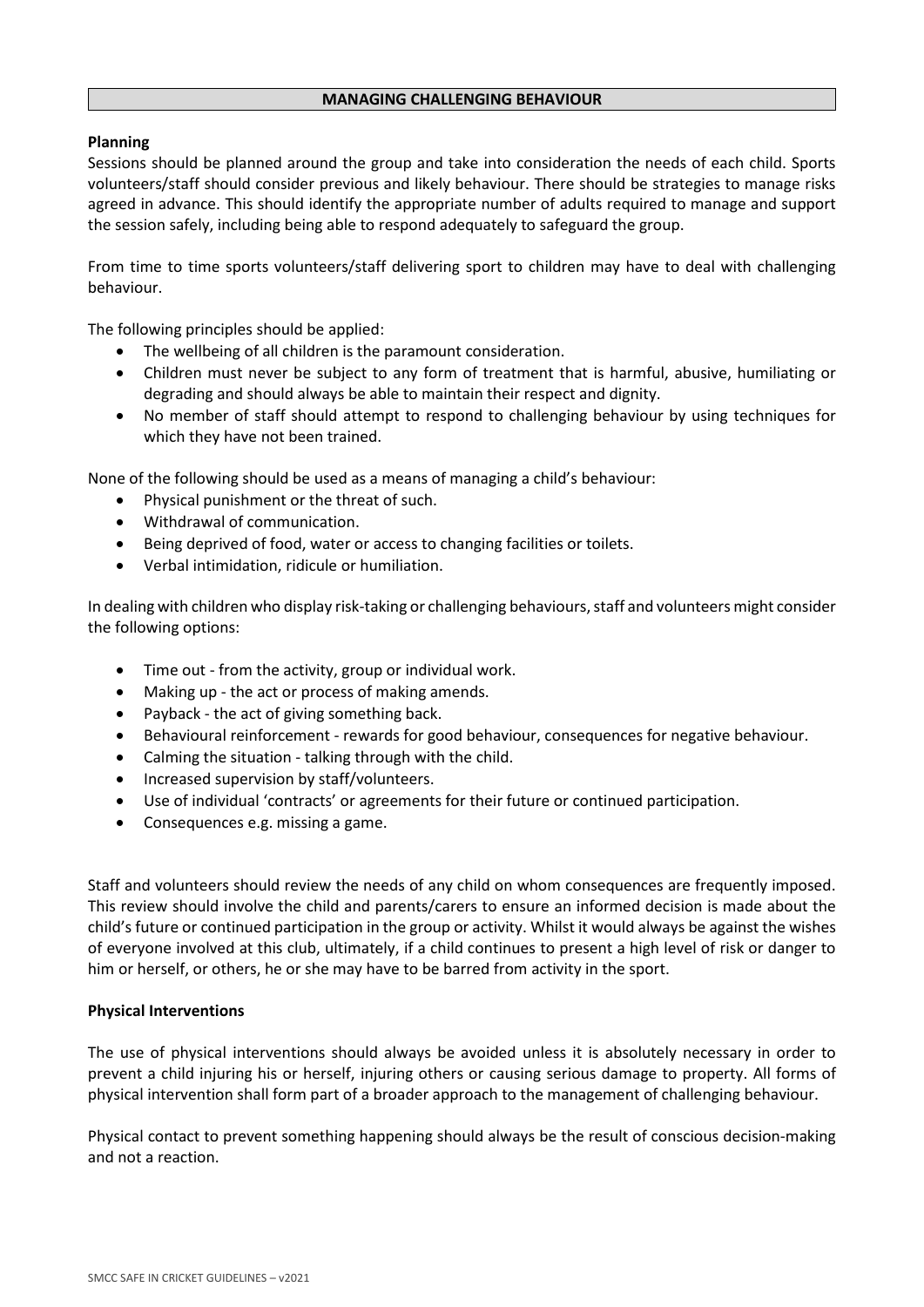The following must always be considered:

- All forms of physical intervention should employ only a reasonable amount of force the minimum force needed to avert injury to a person or serious damage to property – applied for the shortest period of time.
- Staff/volunteers should never employ physical interventions that are deemed to present an unreasonable risk to children or staff/volunteers.
- Staff/volunteers shall never use physical intervention as a form of punishment.
- The scale and nature of the physical intervention must always be proportionate to the behaviour of the young person and the nature of harm/damage they might cause.
- The circumstances, the risks associated with employing physical intervention compared with the risks of not employing physical intervention.
- Any form of physical intervention should achieve an outcome that is in the best interests of the child whose behaviour is of immediate concern.
- Staff/volunteers should never behave in a way that could be interpreted as sexual.
- Contact should be avoided with buttocks, genitals and breasts.

Any physical intervention used should be recorded as soon as possible after the incident by the staff/volunteers involved using the Concern Recording Form and passed to the Club CWPO as soon as possible. We recognise that such an intervention is only ever likely to become necessary in cases of great urgency and this will be taken into account when reviewing the actions taken by a member of staff or a volunteer.

A timely debrief for staff/volunteers, the child and parents/carers should always take place following an incident where physical intervention has been used, this process will involve the coach and the Child Wellbeing and Protection Officer. This should include ensuring that the physical and emotional wellbeing of those involved has been addressed and on-going support offered where necessary. Staff/volunteers, children and parents/carers should be given an opportunity to talk about what happened in a calm and safe environment. This discussion will include a discussion about continued safe participation.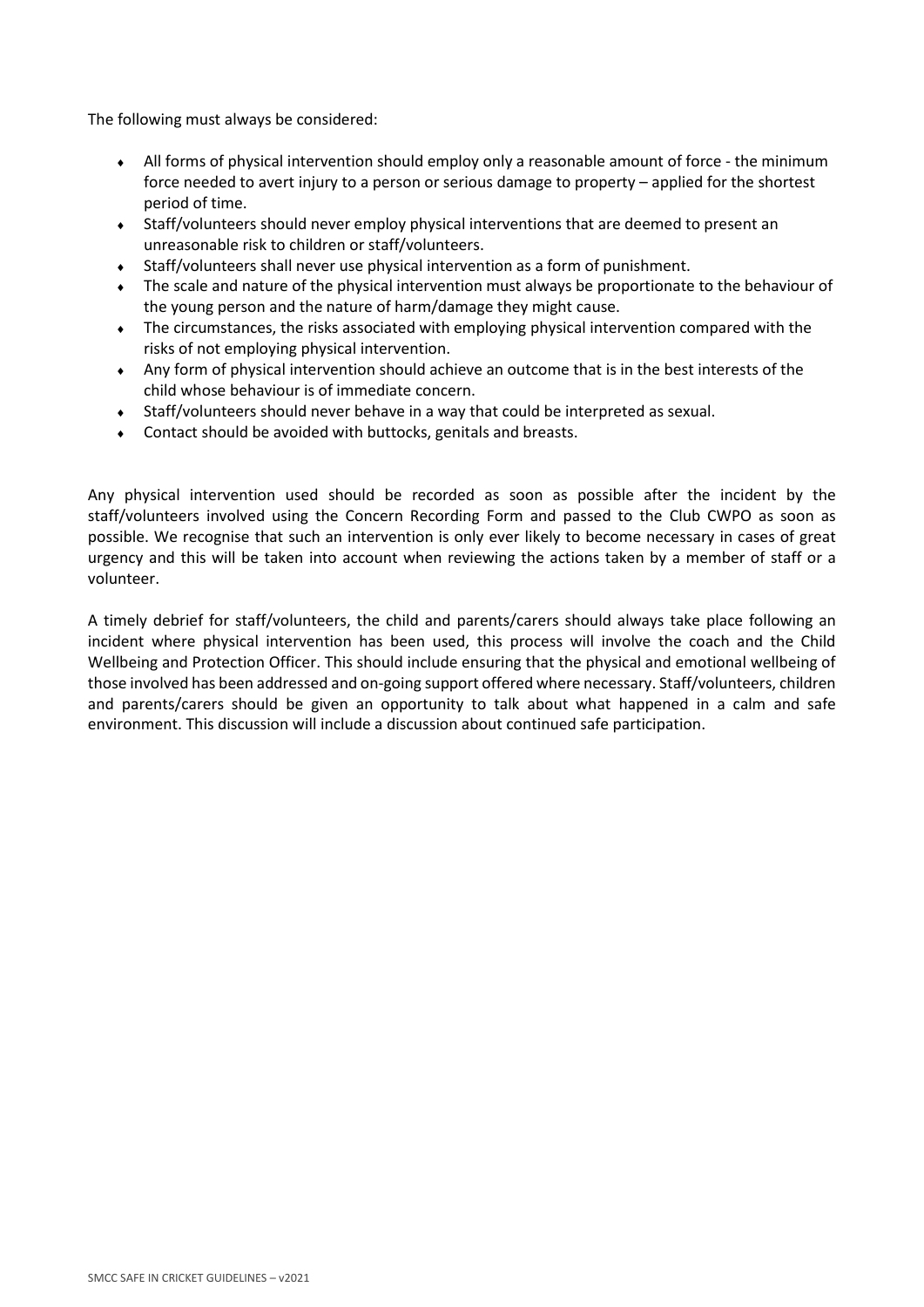#### **TRANSPORTING CHILDREN**

The Club does not generally take responsibility for the transport of players to and from venues, however if the Club does expressly accept responsibility for travel arrangements, it will undertake a risk assessment including the following areas:

- All vehicles and drivers are correctly insured.
- The driver has a valid and appropriate license.
- All reasonable safety measures are available e.g. fitted, working seatbelts or booster seats.
- There is an appropriate ratio of adults per child.
- Drivers take adequate breaks.
- If an adult is regularly transporting children on behalf of the Club this may be regulated work with children and as such, it should be assessed whether or not this person requires a PVG check. If such transportation is a private agreement between parents/carers, then PVG checks are not applicable.

Additionally, the following guidelines should be followed:

- Request parent/carer consent in advance and provide details of the journey.
- Take all reasonable safety measures e.g. children in the back seat, seatbelts worn.

It is good practice to have two adults accompany children in a vehicle but this will often not be practical.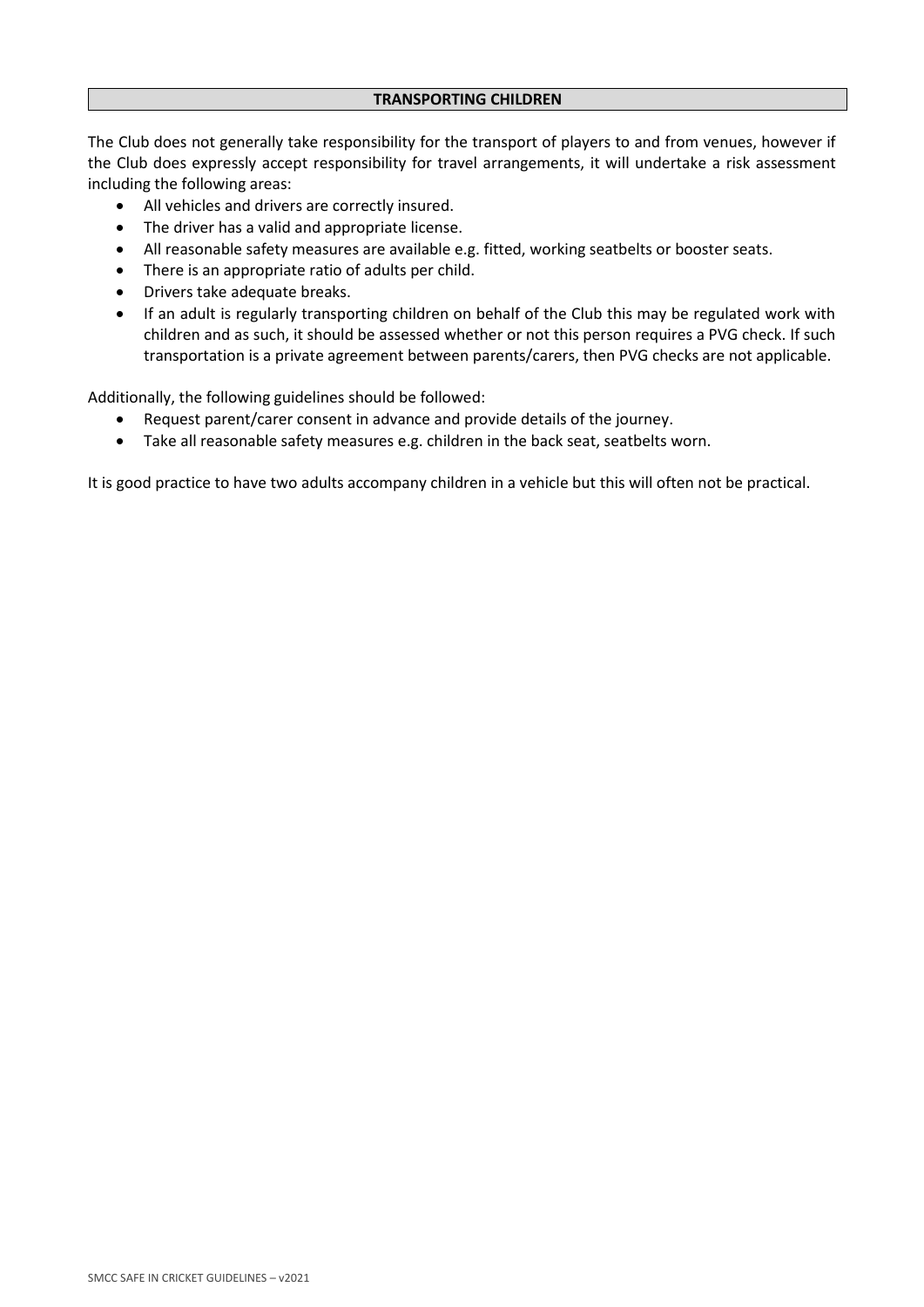### **COLLECTION BY PARENTS/CARERS**

A collection policy will be agreed with parents/carers that will include a clear and shared understanding of arrangements for collection at the end of a session.

On some occasions, parents/carers can be late when picking their child up at the end of a session. It is not the responsibility of the Club to transport children home on behalf of parents/carers who have been delayed. It is therefore important for the guidelines below to be followed:

- It is clear that while the club game/session is running then organisers/coaches have a duty of care to the children that are in their charge.
- When the session has finished, obligations that we have under guidance, good practice and legislation still remain. We still have care and control of the child in the absence of a parent/carer or other responsible adult.
- To help avoid this situation occurring in the first place, the Club:
- o Are clear about starting and finishing times of sessions.
- o Are clear about the expectations of parents/carers not to drop children off too early and collect children promptly when sessions finish.
- o Ask parents/carers whether they give consent for children to go home unaccompanied (according to their age and stage).
- o Will ensure organisers/coaches have access to a late collection telephone contact and number through the relevant Partnership with Parents/Carers Form

Where possible there should be more than one adult supervisor at the end of a session.

Staff/volunteers will be briefed on how to deal with being left alone with a child. Though as a general rule we should not put ourselvesin the position of being alone with a child, there are exceptions and thissituation is one of them. The welfare of the child will take precedence, and he/she will not be left alone. The following principles will be adhered to:

- The child's address, contact telephone number and/or alternative phone number(s) on Partnership with Parents/Carers will be used to contact the adult responsible for the child and ask them to collect the child.
- If a staff member/volunteer is left alone with a child then a record of their actions should be kept (Concern Recording Form) and the Club WCPO and parents/carers should be informed as soon as possible.
- When all else fails, call the police or Social Work.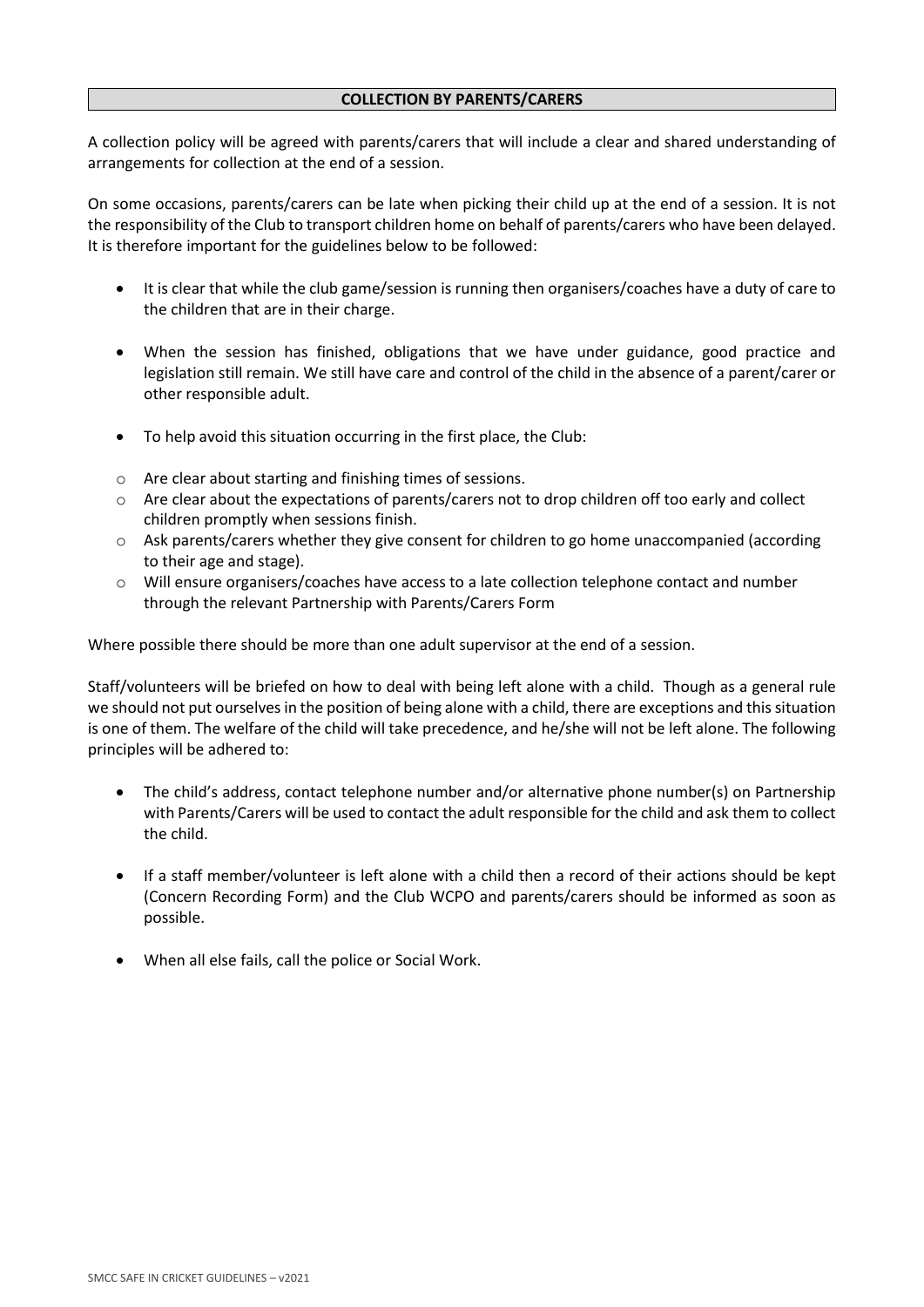## **TRIPS AWAY FROM HOME (INVOLVING OVERNIGHT STAYS)**

These guidelines cover children being taken away to play or train away from their normal base location and are aimed primarily at games out with the normal local agenda e.g. league matches.

**Section A** covers guidance on managing children at games away from their home including all trips involving an overnight stay.

**Section B** covers additional guidance particular to trips that include an overnight stay.

These guidelines identify the need to:

- Follow the Club's Child Wellbeing & Protection Policy
- Undertake risk assessments of venues and facilities
- Ensure coaches have signed up to the Code of Conduct For Working With Children

# **Section A – Guidance for managing children away from their home club including trips involving an overnight stay**

A team manager should be appointed with clear roles and responsibilities including:

- Establish and communicate the following information to parents:
	- o Why the trip is planned
	- o When the trip will take place date, time of departure and estimated return
	- o Where the trip is to, including venues
	- o Where the meeting points will be
	- o Staffing arrangements
	- o Name and contact details of the appointed Team Manager
	- o Kit and equipment requirements
	- o Details of cost and suggested spending money
	- o Name and contact number of the Club Home Contact
- Be in possession of a written copy of relevant emergency contact details and any medical information for the children taking part:
	- o Determine appropriate staffing and staff training arrangements
	- o A Head Coach and Team Manager should be appointed
	- o The Head Coach and Assistant Coaches (if available) will take responsibility for training and game management
	- o The Team Manager will undertake the role of Child Wellbeing and Protection Officer
	- $\circ$  The Team Manager (and any other staff) will be responsible for any other necessary support roles such as chaperones
- Ensure there is a Club Home Contact. A Club member who is not travelling away, who will act as a contact point in an emergency. The Home Contact should have the following information:
	- o Names of players and staff on the trip
	- o Emergency contact names and phone numbers for each of the above
	- o Details of any medical needs
	- o Contact numbers for staff on the trip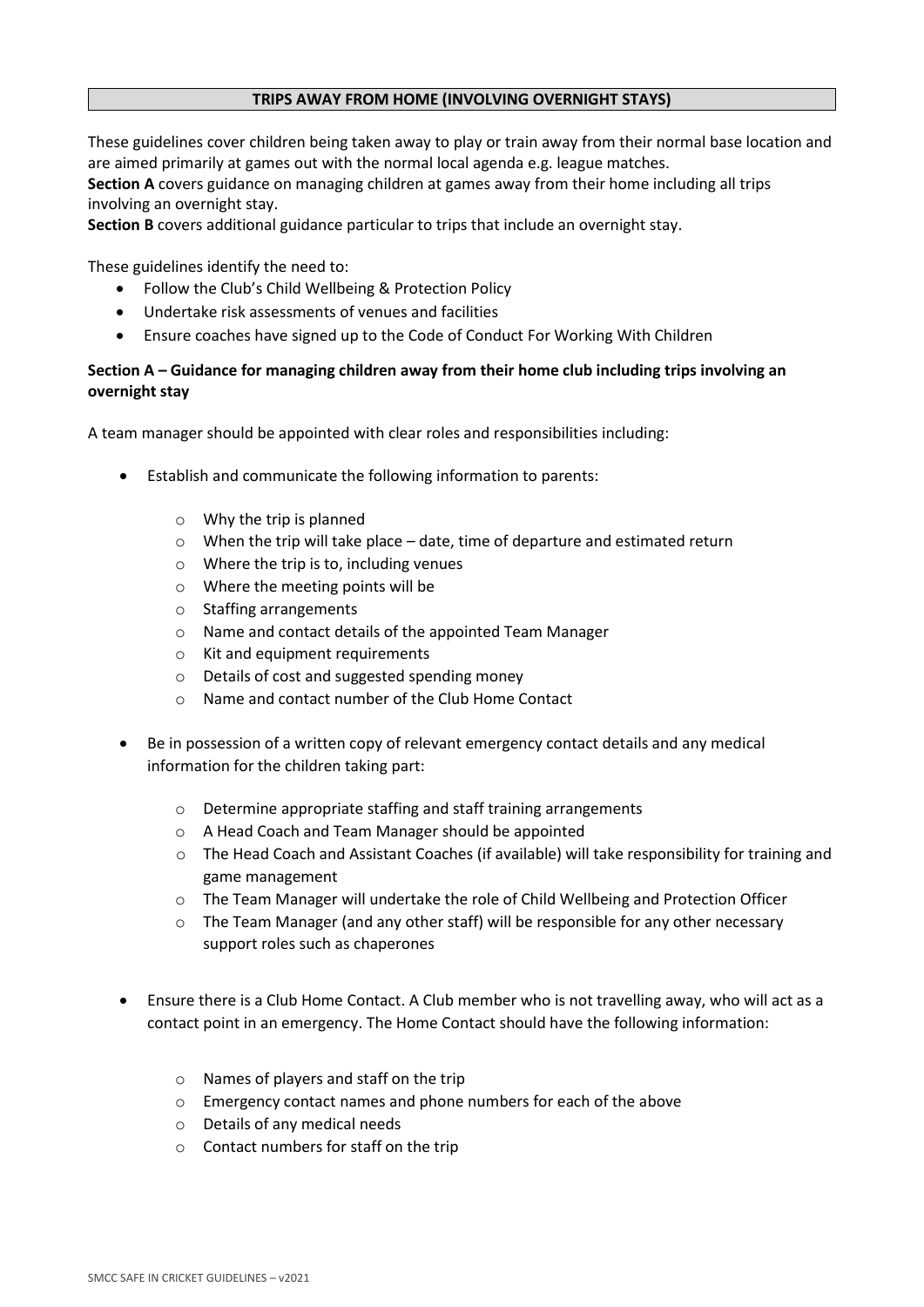- Detailed trip planning includes the need to:
	- o Identify suitable venues and facilities for both the cricket and accommodation
	- o Where possible visit the tour facilities, venues and accommodation
	- o Undertake risk assessments
	- $\circ$  Where a prior visit is not possible, risk assessments should be sought from the facilities management of the locations being visited
	- o Analyse insurance cover required
- When planning a trip, it is important to allow sufficient time for all the requirements to be completed.

## **Section B – Additional guidance particular to trips that include an overnight stay**

The team manager's duties will include:

- Staff at the chosen accommodation must be contacted in advance to ensure:
	- $\circ$  All accommodation is clean and has access to sufficient toilet and bathing facilities
	- o Players do not have to share beds
	- o Male and female players do not have to share rooms
	- o Staff do not have to share a room with players
	- o Players of vastly differing ages do not share rooms
	- o That rooms with satellite TV do not have access to inappropriate programmes
	- o That the accommodation policy on bills, breakages and lost keys is checked
	- o Where possible, players rooms to be grouped together
	- o All dietary requirements are catered for
- Arranging a meeting with parents/carers and players to provide details of the trip. The following information should be given to parents/carers in writing:
	- o An itinerary giving as much detail as possible
	- o The duration of the trip
	- o Details of all accommodation with addresses and contact numbers
	- o Names of all cricket staff
	- o The Club Code of Conduct For Working With Children
	- o Emergency telephone contacts
	- o Child safeguarding procedures
	- o How to report concerns about a child
	- $\circ$  The procedure of reporting concerns regarding a member of staff where it is the Team Manager, the Club Child Wellbeing and Protection Officer should be informed
	- o Contact details of the Club Chid Wellbeing and Protection Officer
	- o Details of insurance
	- o Date for payments
	- o Details of transport arrangements
- Prepare players for touring:
	- $\circ$  The Team Manager and coaches should meet with players prior to the trip
	- o Agree, expectations, Code of Conduct and sanctions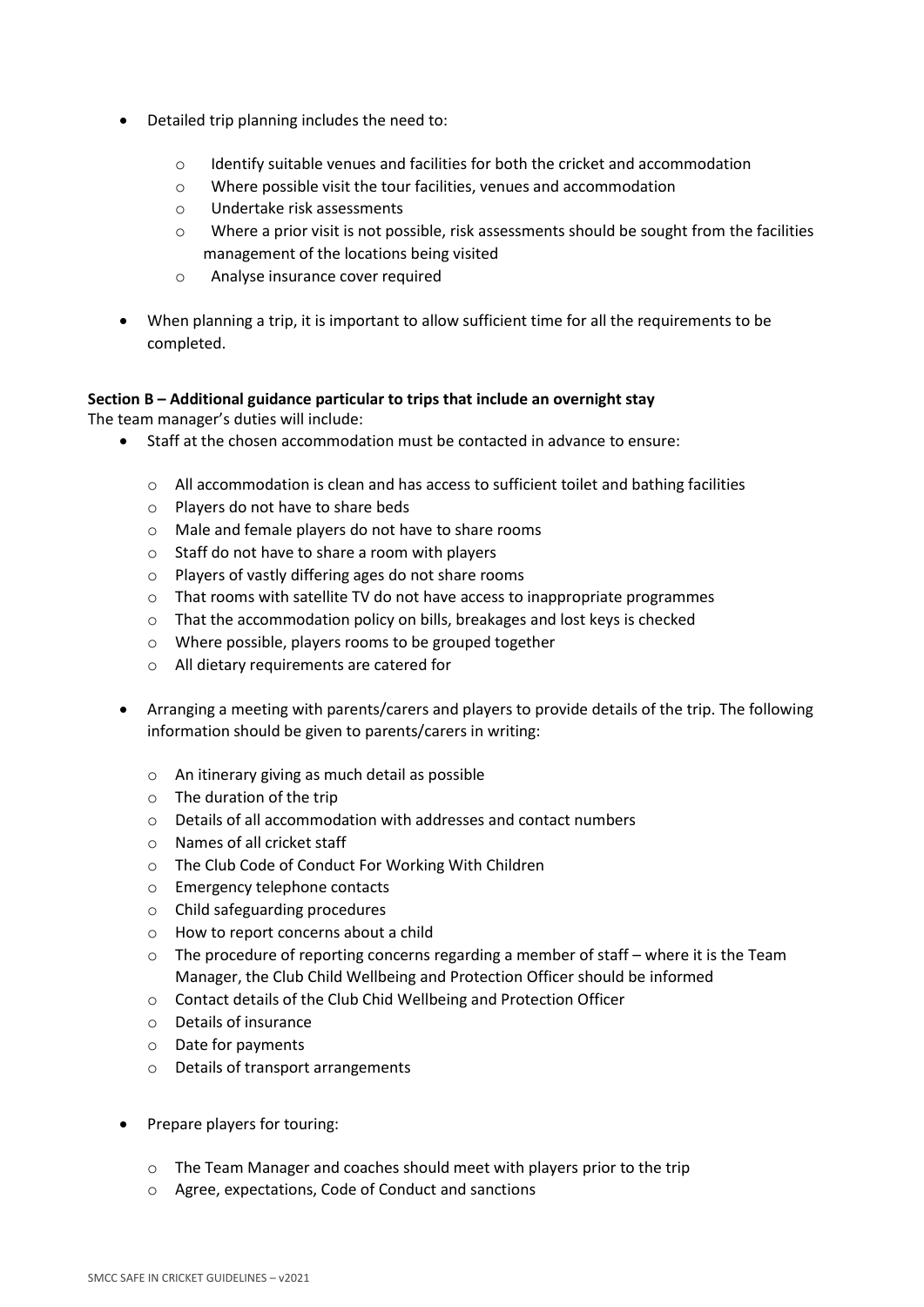- o Explain staff roles and responsibilities
- o Confirm players responsibility for their own property
- o Outline support available if homesick or if need to speak to staff in confidence
- The Club Home Contact is provided with:
	- o Copies of the players Partnership with Parents/Carers forms
	- o Contact numbers for venues and accommodation
	- o Contact telephone numbers for all staff
- In the event of an emergency:
	- o Establish the nature of the emergency and the names of any casualties
	- o Ensure the rest of the team are safe and supervised
	- $\circ$  Ensure all members of the party are aware of the situation and follow emergency procedures
	- o Organise a member of staff to accompany any casualties to hospital
	- o Notify the police if necessary
	- o Complete the Club Recording Concern Form
	- $\circ$  Take responsibility for dealing with the media
	- o Brief the Club Home Contact to keep parents/carers informed
	- o Liaise with Club management
	- o Report the incident to insurers if appropriate

The following guidance and protocols should be applied as needed during the tour:

- The team manager must ensure players are safe throughout the trip
- Players must know how to contact staff at all times including which rooms they are occupying
- Staff must know they have a duty of care for the players
- Medical information and emergency contacts must be available at all times
- Staff must have access to a first aid kit

## **After the Trip**

It is recommended that everyone involved in the trip, including the children, takes part in a debrief to reflect on what went well, not so well and what could be done differently next time.

Please also see *Safe Sport Events, Activities and Competitions*, published by the NSPCC Child Protection in Sport Unit for further guidance: [https://thecpsu.org.uk/resource-library/2013/safe-sport-events-activities](https://thecpsu.org.uk/resource-library/2013/safe-sport-events-activities-and-competitions/)[and-competitions/](https://thecpsu.org.uk/resource-library/2013/safe-sport-events-activities-and-competitions/)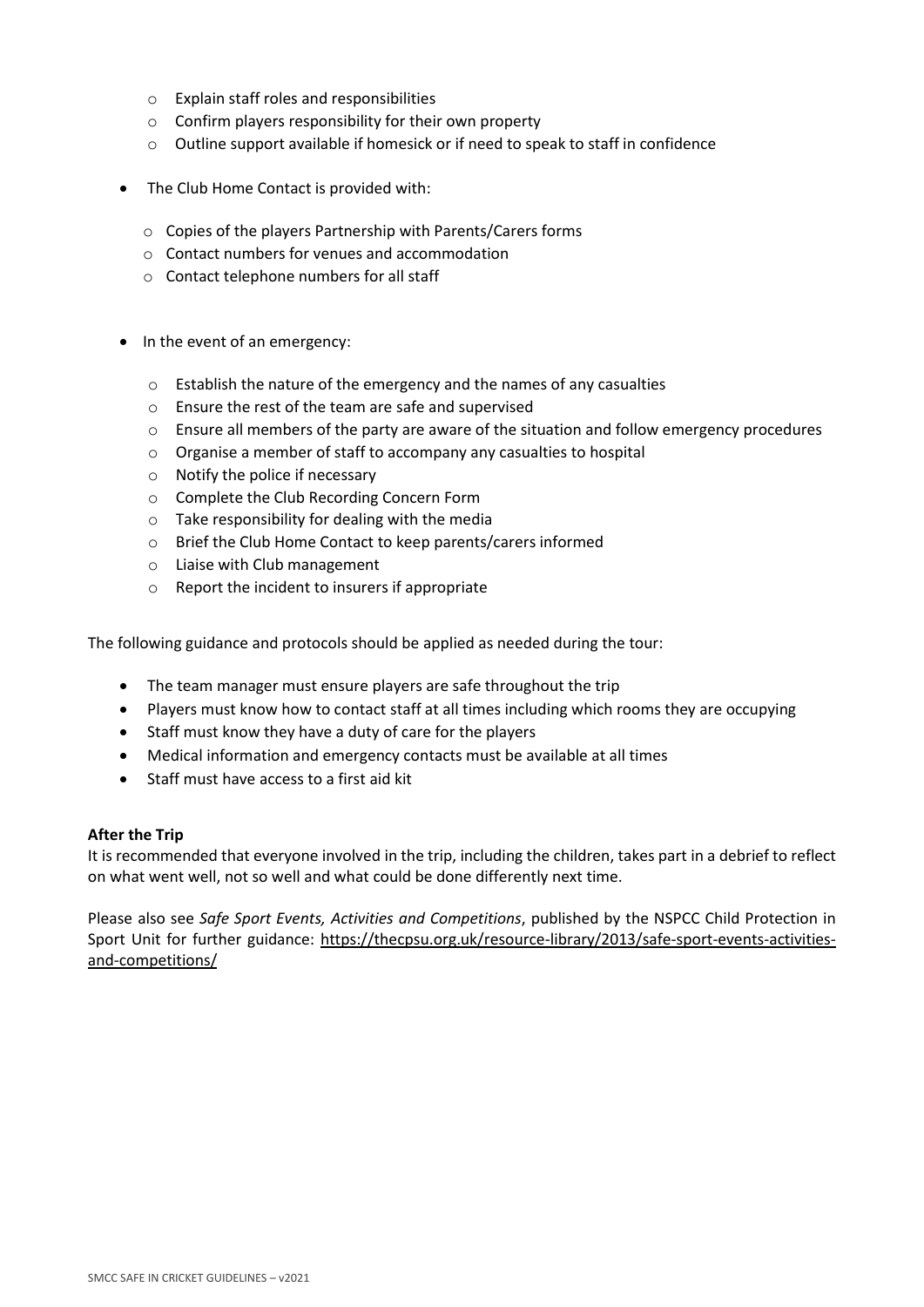### **PROCEDURE FOR THE USE OF PHOTOGRAPHS, FILM, VIDEO**

Children must be protected from those who would seek to use photos and videos to place them at risk of harm.

Written consent must be obtained from the child's parents/carers (Partnership with Parents/Carers Form) before any photography or filming takes place.

## **MANAGEMENT OF PHOTOGRAPHY**

Reasonable steps will be taken to promote the safe use of photography and filming at events and activities. It is not possible to prevent individuals photographing or filming in public places, but the club does have the right to prohibit the use of photography, film or video at its own events or activities at a private venue.

Where photography or filming is permitted, (with consent granted from parents/carers and consent obtained from the child if age appropriate), the following guidelines will be followed:

Put a system in place to allow easy tracking of photographers and their equipment. For example, use a badge or sticker to identify those with permission to photograph or film.

- Do not use children's names or personal details in photograph captions. If a child is named, avoid using the photograph – if the child is photographed, avoid using their name.
- In instances where consent to photograph a child has been refused, if the child is playing against another team, then the opposition must be informed that the child must not be photographed.
- Children must never be portrayed in a demeaning, tasteless or a provocative manner. Children should never be shown in a state of partial undress.
- No unsupervised access or one-to-one sessions will be allowed unless this has been explicitly agreed with the child and parents/carers.
- Decisions about publishing images should reflect the best interests of the child and should consider whether they might place the child at risk. Special care must be taken in relation to vulnerable children such as those in care, fleeing domestic violence or a child with a disability. The Club may withdraw consent for photographs to be taken in circumstances where there are perceived dangers to the children
- Indecent images of young people under 18 years of age are classified as child abuse imagery and must be reported immediately to the police.
- All participants and parents should be informed that on occasion, general images of events may be taken and for what purpose they will be used.

#### **MOBILE PHONE CAMERAS**

A number of children have been placed at risk as a result of the ability to discreetly record and transmit images through mobile phones. Particular care is required in areas where personal privacy is important e.g. changing rooms, bathrooms and sleeping quarters. No photographs or filming should ever be permitted in such areas.

## **CONCERNS**

Anyone behaving in a way which could reasonably be viewed as inappropriate in relation to filming or photographing should be reported to the Club Child Wellbeing & Protection Officer, or the police.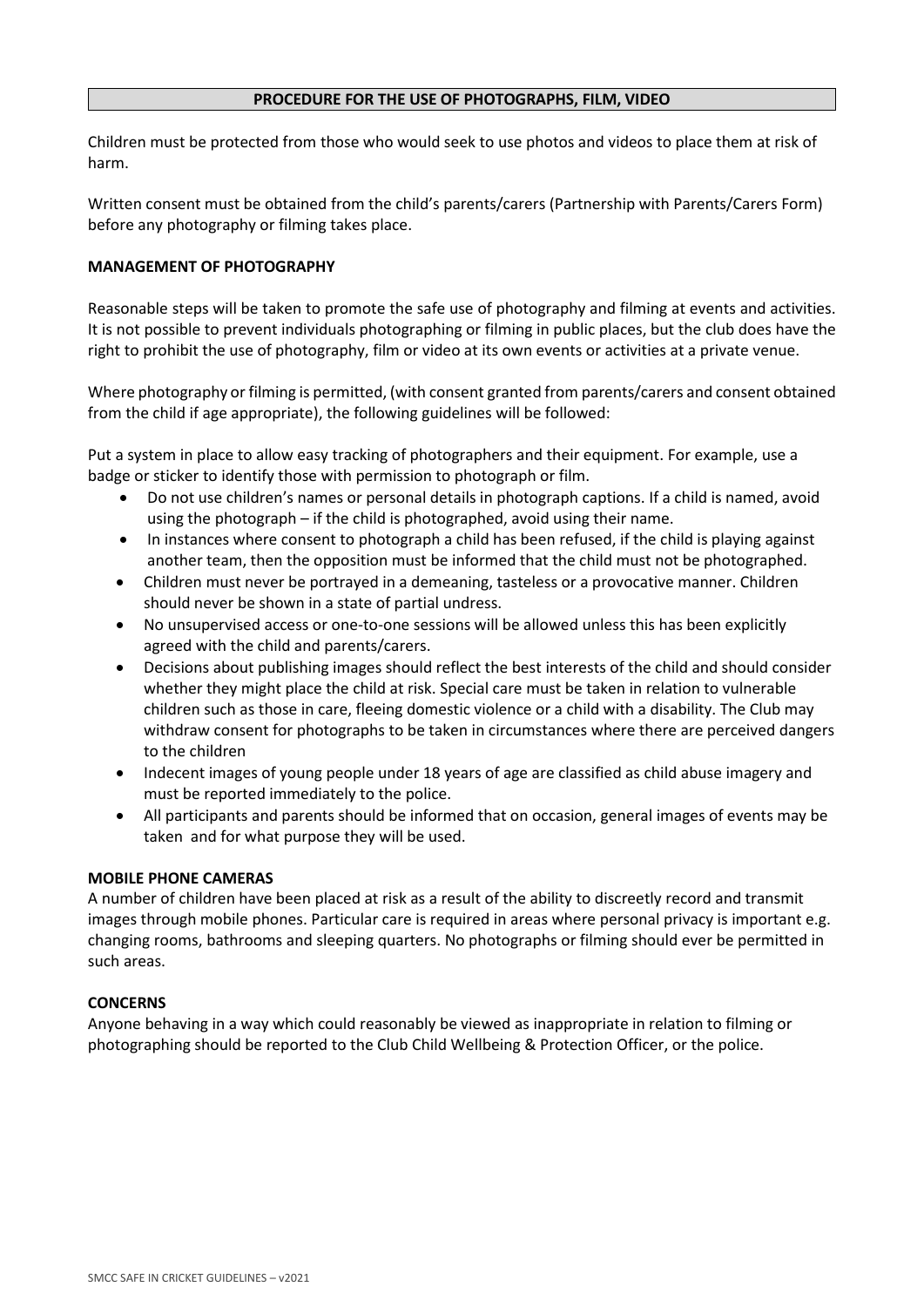## **COMMUNICATION TECHNOLOGY & SOCIAL MEDIA**

Communication technology and social media developments advance extremely quickly, meaning ways in which we communicate, receive, and absorb information are changing all the time. This provides a great opportunity for clubs to promote their activities and communicate easily with members. However, it can also put children and young people at considerable risk, which is why safeguards must be put in place.

Adults who seek to harm children have been known to use technology and social media to "groom" children. This area is now specifically addressed by the Protection of Children and Prevention of Sexual Offences (Scotland) Act 2005. It is also widely acknowledged that children can be harmed by the behaviours and actions of their peers for example, on-line bullying and sexting.

The following guidelines should be met in order to safeguard all parties when communicating using texting/social media:

- All communications from the club with children will be open, transparent and appropriate
- Messages will only be sent to communicate details of meeting points, training, match details, competition results etc. The same message will be sent to every member of the group/team
- It will always be clear that it is the club who is communicating information one-to-one messaging arrangements between volunteers/staff should be strongly discouraged and safeguards should be in place and settings adjusted to prevent this happening
- Messages must never contain any offensive, abusive or inappropriate language and not be open to misinterpretation
- Written permission must be sought from parents/carers to communicate with children under 16 years via technology/social media
- Parents should be offered the option to be copied in to any messages their child will be sent
- Consent to communicate via technology/social media should be sought directly from young people aged 16 to 18. Though consent from parents/carers is not required for this age group, we recommend that parents/carers are informed of the intention to communicate with their children
- Children and young people will be informed about the means of communication at the club. They will be told to report any concerns to the Club CWPO
- All concerns about the inappropriate use of technology and social media will be dealt with in line with the Procedure for *Responding to Concerns about a Child*. This may include the concerns being reported to police
- All phone numbers/email addresses of children and young people should be kept securely.
- The number of people with access to children and young people's details will be kept to a practical minimum.

## **Club Websites/Social Media Sites**

Websites/Social Media sites provide an opportunity for the Club to extend their community profile, advertise and communicate easily with members. Thought will be given to consent, tone and how sites and pages will be monitored. In terms of publishing information and pictures, the following good practice will be noted:

## **Permission**

- Where practical written parent/carer consent will be obtained for all children aged under 16 before publishing any information or pictures of a child.
- Special care must be taken in relation to vulnerable children e.g. child fleeing domestic violence or a child with a disability, and consideration given to whether publication would place the child at risk.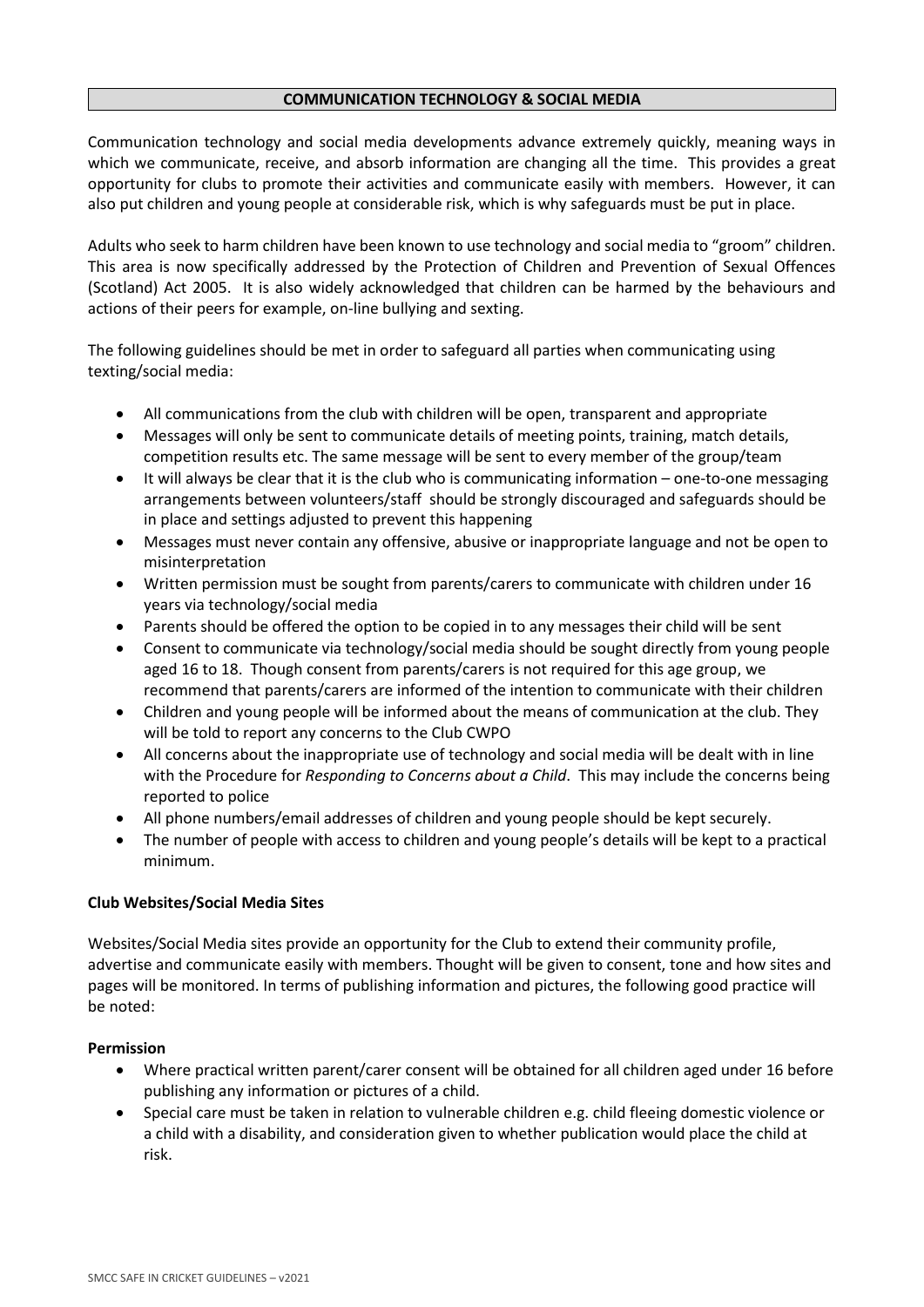• Young cricketers who have a public profile as a result of their achievements are entitled to the same protection as all other children. In these cases, common sense is required when implementing these guidelines. All decisions should reflect the best interests of the child.

## **Use of Images and Information**

- Information published on the websites/social networking sites will never include personal information that could identify a child e.g. home address, email address, telephone number of a child. All contact must be directed to the Club.
- Children must never be portrayed in a demeaning, tasteless or a provocative manner. Children must never be portrayed in a state of partial undress.

## **Forums**

If our Club decides to use social media with two- way communication, close monitoring will be utilised as forums can be used to target individuals or to engage contributors in debates that can cause upset and embarrassment to children and young people.

Coaches, members of staff or volunteers will refrain from being drawn into debates concerning selection, performance or personalities – even where the subject of discussion is anonymous.

The Club will make every possible effort to remove any offending comments and appropriate procedures will be used to address poor practice or Code of Conduct breaches.

## **Concerns**

Any concerns or enquiries should be reported to the Club Child Wellbeing & Protection Officer.

For more information on the use of social media please access Safeguarding in Sports 'Social Media Guidelines for Sport Coaches, Volunteers and Athletes' at: [http://www.children1st.org.uk/what-we](http://www.children1st.org.uk/what-we-do/how-we-help/safeguarding-in-sport/safeguarding-in-sport-resources/)[do/how-we-help/safeguarding-in-sport/safeguarding-in-sport-resources/](http://www.children1st.org.uk/what-we-do/how-we-help/safeguarding-in-sport/safeguarding-in-sport-resources/)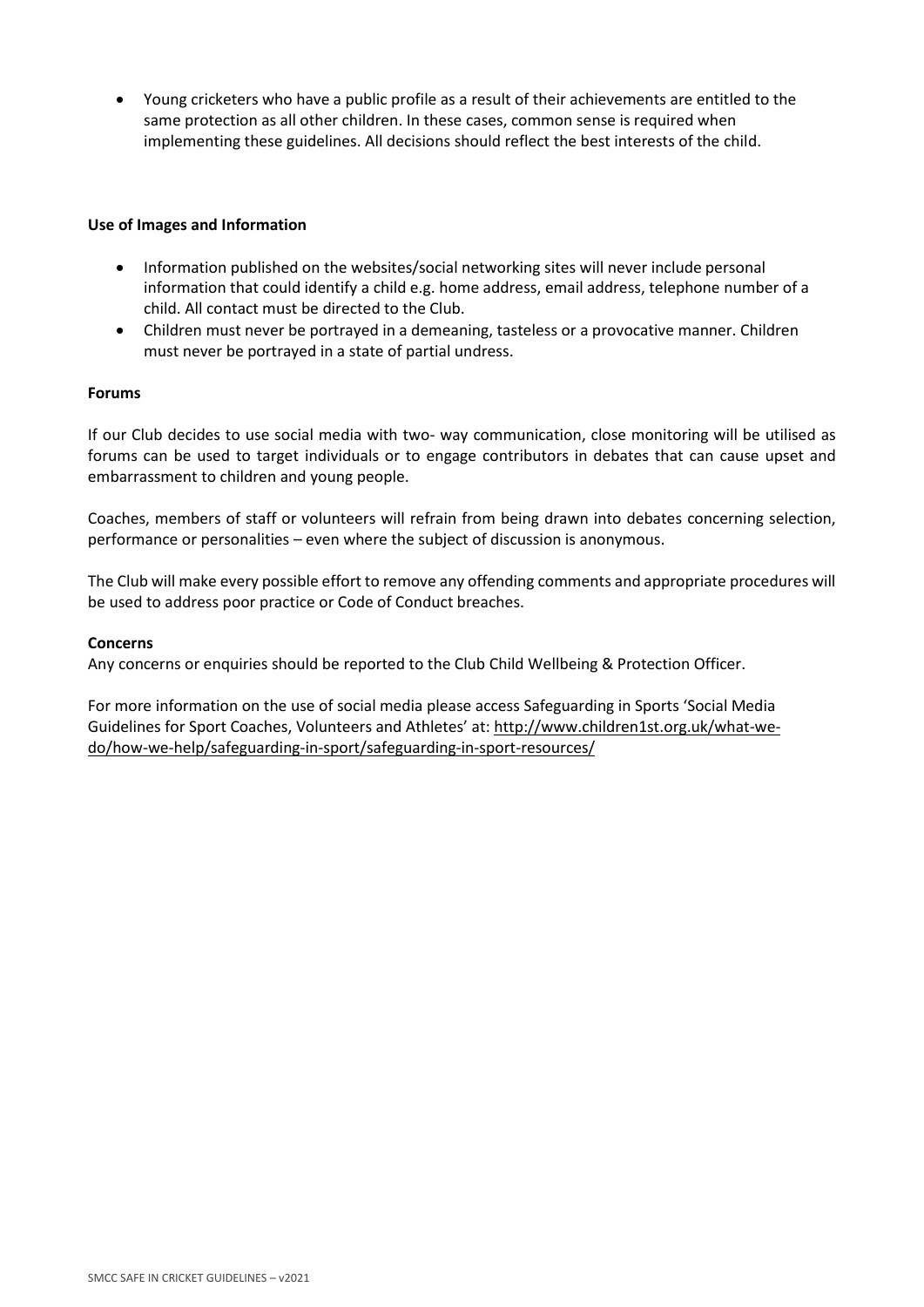#### **CLUBHOUSES AND CHANGING ROOMS**

Children are particularly vulnerable in the changing area of sports facilities

Bullying can occur where children are left unsupervised in changing areas. It is recommended that particular attention is given to the supervision of children aged 10 and under in changing rooms.

Adults should avoid changing or showering at the same time as children. If limited changing facilities mean that adults and children must share, adults must take care to protect the modesty and privacy of themselves and the children. Parents/carers should be made aware if this is likely to be the case.

An adult should not be alone with a child in the changing areas. If possible, more than one adult should supervise changing areas. Extra vigilance may also be required if there is public access to the venue.

If children are uncomfortable changing or showering in public, do not pressure them to do so.

If you need to use a changing room for another purpose, such as a team talk, wait until all children are fully dressed.

No photography or filming will be allowed in changing areas.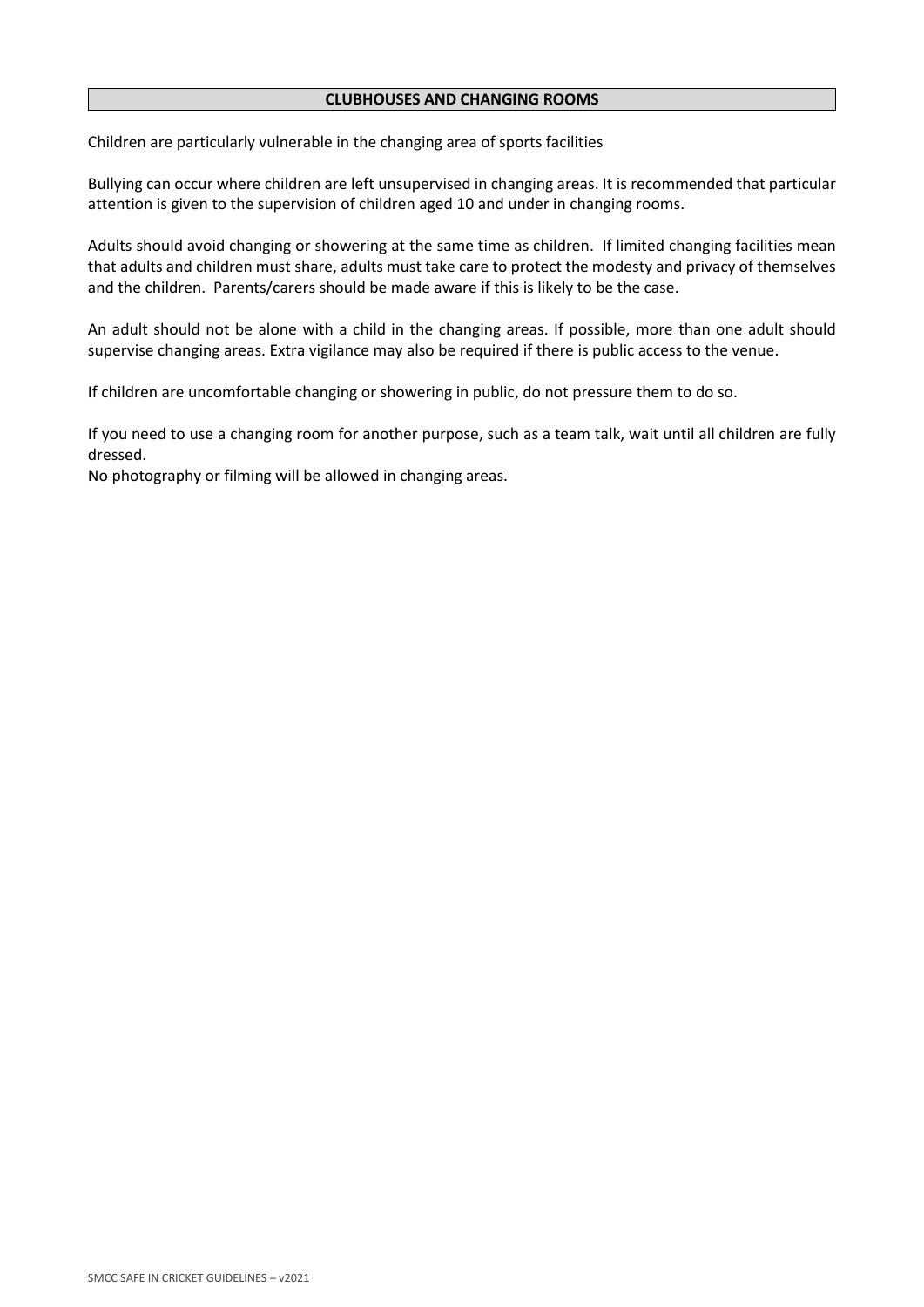# **MISSING CHILD GUIDELINES**

A child going missing can be extremely traumatic – for adults and children. However, if everyone is aware of some simple pre-defined guidelines, panic levels can be minimised and more critically, the missing child can be found in an organised and efficient way.

If a child goes missing, the following guidelines have been devised to clarify the actions to be taken the staff member/volunteer who has responsibility for the care of the child.

- Ensure other children in your care are looked after appropriately while you organise a search for the child concerned
- Inform the child's parents/carers, if they are present at the event, or nominate an appropriate person to telephone them and advise of the concern. Reassure them that you are doing all you can to locate their child. Remember the child may contact the parents/carers direct, so this action is extremely important
- Organise all available responsible adults by areas to be searched. It is advisable to take a short time to organise the search properly so that all areas are searched fully
- Send searchers immediately to any exits to the venue to ensure the child has not left
- Searchers should also be sent to any areas of potential danger such as nearby rivers
- Search the area in which the child has gone missing including changing rooms, toilets, public and private areas and the club's grounds
- Request that all persons searching, report back to a nominated adult at a specific location
- This nominated person should remain at this reference point and make a note of events, including a detailed physical description of the child. This should cover approximate height, build, hair and eye colour, what clothing the child was wearing, together with where and when they were last seen
- If the search is unsuccessful, you should contact the police
- A report should go to the police no later than 20 minutes after the child's disappearance is noted, even if the search is not complete
- If the police recommend further action before they get involved, follow their guidance
- If the police act upon the concern, always be guided by them in any further actions to take
- At any stage when the child is located, ensure you inform all adults involved including parents/carers, searchers and the police, if by then, they are involved
- All missing children incidents MUST BE reported to the Club Child Wellbeing & Protection Officer, in order that a review of the incident can be conducted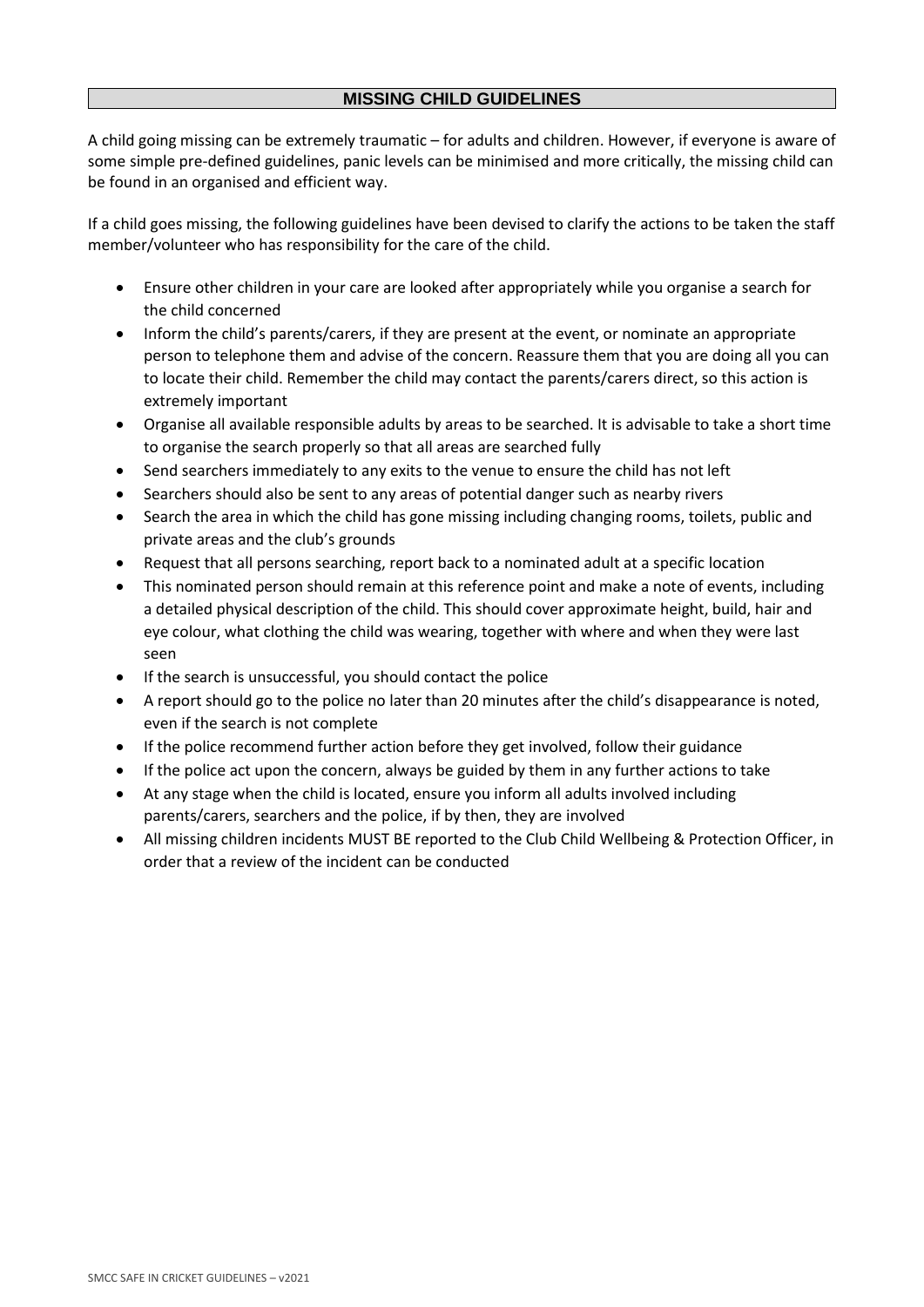Child abuse and harassment can take place in many situations, and in a 1:1 situation, children are most vulnerable. Coaches must adopt the highest standards of practice and be responsible for safeguarding themselves and the child they are coaching. The guidance below is intended for all those involved in coaching, whether they hold a coaching qualification or not.

Good Practice means:

- Gain parental consent and contact details for any 1:1 coaching session
- Agree time and venue with player and ensure parent/carer is aware of the arrangements
- Coach to ensure venue and equipment is safe and appropriate for use
- Invite parent/carer to sit in on the session if they wish
- Follow the Club Code of Conduct For Working With Children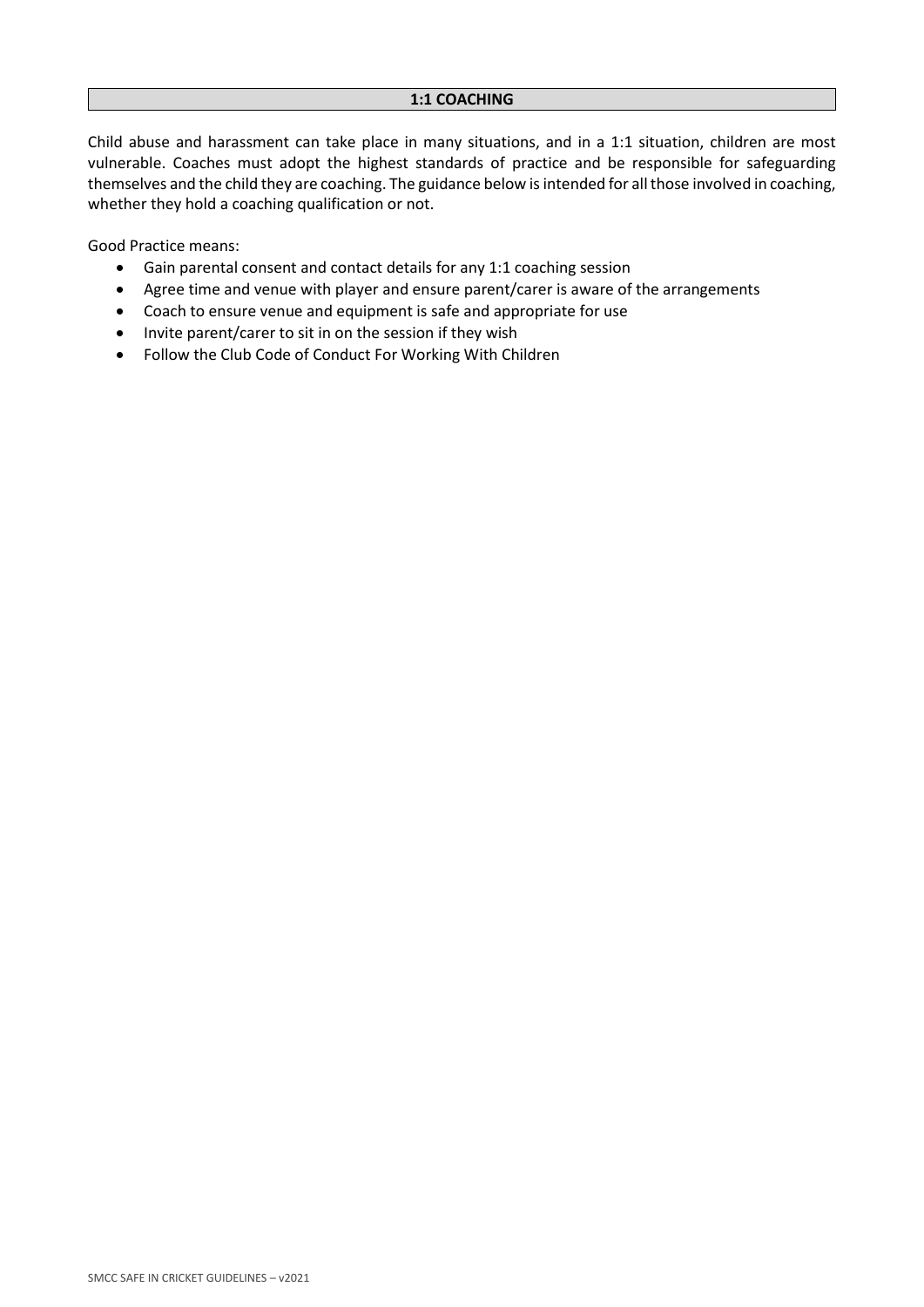## **Policy Statement**

Stewart's Melville Cricket Club is committed to providing a caring, friendly and safe environment for all our children so that they can train, and play, in a relaxed and secure place. Bullying of any kind is unacceptable at our Club. All children at the Club have the right to play cricket in an atmosphere that is free from victimisation and fear. Children have the right to protection from all forms of violence and must be kept safe from harm whilst being given proper care by those looking after them at our Club. This Club is committed to this intent and seeksto ensure, as far as is reasonably practical, the prevention of all forms of bullying among members. The prevention of bullying is everyone's responsibility.

# **Bullying Explained**

Bullying is behaviour that makes someone feel upset, frightened and isolated.

The behaviour does not need to be intentional or persistent, to be bullying.

Bullying can take many forms:

- Emotional: being unfriendly, excluding people, tormenting (e.g. hiding kit)
- Physical: pushing, kicking, hitting, punching or any use of violence
- Racist: racial taunts, gestures or graffiti
- Sexual: unwanted physical contact or sexually abusive comments
- Homophobic: because of, or focusing on, the issue of sexuality
- Verbal: name calling, sarcasm, spreading rumours and teasing
- Cyber: bullying behaviour online or via electronic communication (email, text, social media). Misuse of associated technology, such as camera and video facilities

## **Responding to Bullying**

Bullying hurts. No one should be a victim of bullying. Everyone has the right to be treated with respect. Children who are bullying also need to learn different ways of behaving.

As a Club, we have a responsibility to respond promptly and effectively, to issues of bullying.

## **Expectations**

- All adults and children at our Club should have an understanding of what bullying is
- All officials, coaching and non-coaching staff should know what the Club policy is on bullying and follow the stated procedures if bullying is reported
- All children and parents/carers should know what the Club policy is on bullying and what they should do if bullying arises
- The Club will strive to highlight our policy on bullying to all members and children involved in cricket by publicising it through: Club website/Welcome Pack/Club Noticeboard/Club Meetings/Inclusion in discussion with children on acceptable behaviour (Code of Conduct)
- As a Club, we take bullying seriously. Children and parents/carers can be assured they will be supported if bullying is reported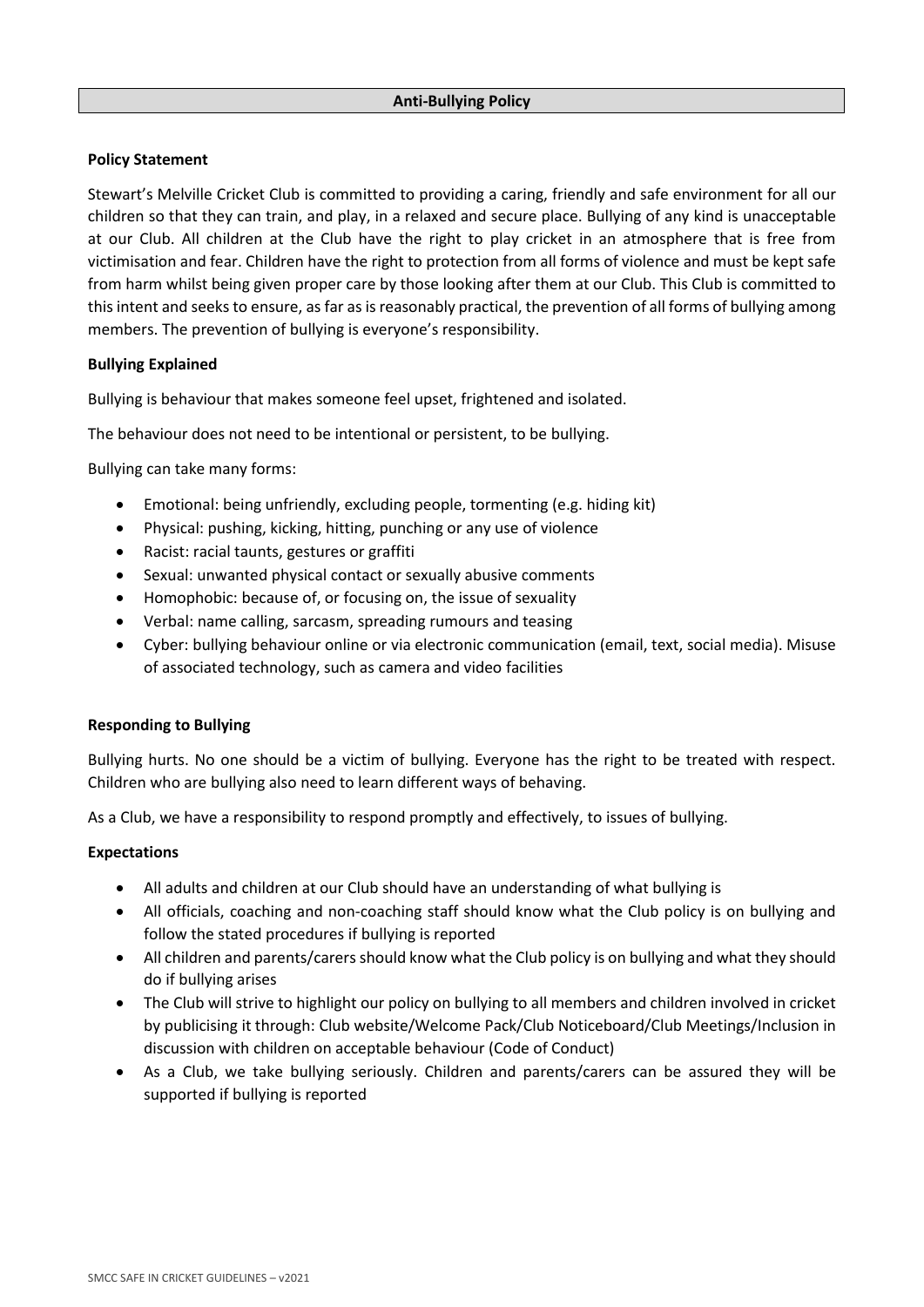# **Signs and Symptoms**

A child may indicate by signs or behaviour, that they are being bullied. Adults should be aware of signs and investigate if a child:

- Has unexplained injuries
- Changes their usual routine
- Is unwilling to go to the Club
- Becomes withdrawn, anxious, lacks confidence or has limited aspirations
- Comes home with clothes torn or belongings damaged
- Has possessions which are damaged or go missing
- Feigns injury
- Is frightened to say what's wrong
- Sudden loss of friends
- Has difficulty sleeping or has nightmares
- Stops eating
- Displays self-destructive behaviours such as running away from home, harming themselves or talking about suicide

These signs and behaviours could indicate other problems but bullying is a possibility and should be investigated.

#### **Procedures**

- Children and parents/carers made aware that bullying should be reported to any Club official or coach
- Club officials and coaches made aware to report incidents of bullying to the Club Child Wellbeing and Protection Officer
- Record details on the Club "Responding to Concerns" form
- In cases of serious bullying, advice can be sought from the Cricket Scotland Child Wellbeing and Protection Officer
- Parents/carers should be informed and invited to a meeting to discuss the problem
- If necessary, and appropriate, the police can be consulted
- Bullying behaviour will be investigated timeously to ensure that the bullying is stopped as quickly as possible
- An attempt will be made to help those responsible for the bullying, to change their behavior

## **Prevention**

The Club will attempt to prevent bullying by:

- Ensuring that children are aware of the Players Code of Conduct (contained within the Club Child Wellbeing and Protection Policy)
- Considering the use of behaviour contracts
- Having open discussions about bullying and why it matters
- Having appropriate staff/ coaching levels
- Role modelling by coaches
- Using a Restorative Practice approach, where "How can we put it right?", is the priority